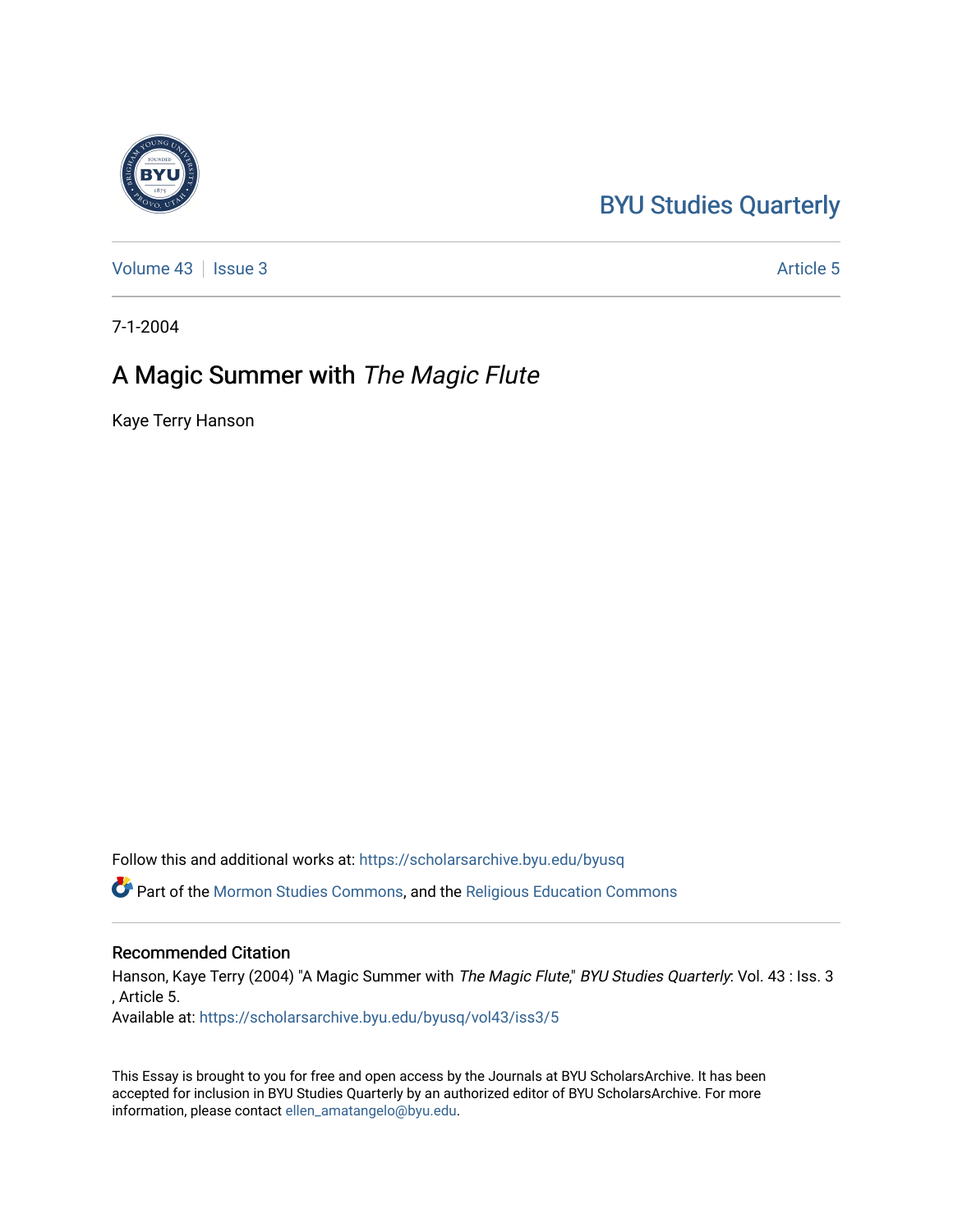

The author's grandchildren listen while she tells them the story of *The Magic Flute.* The author recounted the opera's story to her grandchildren for the first time during a family vacation to the beach. As the music and the author's narration ended, the children clamored for her to tell the story again.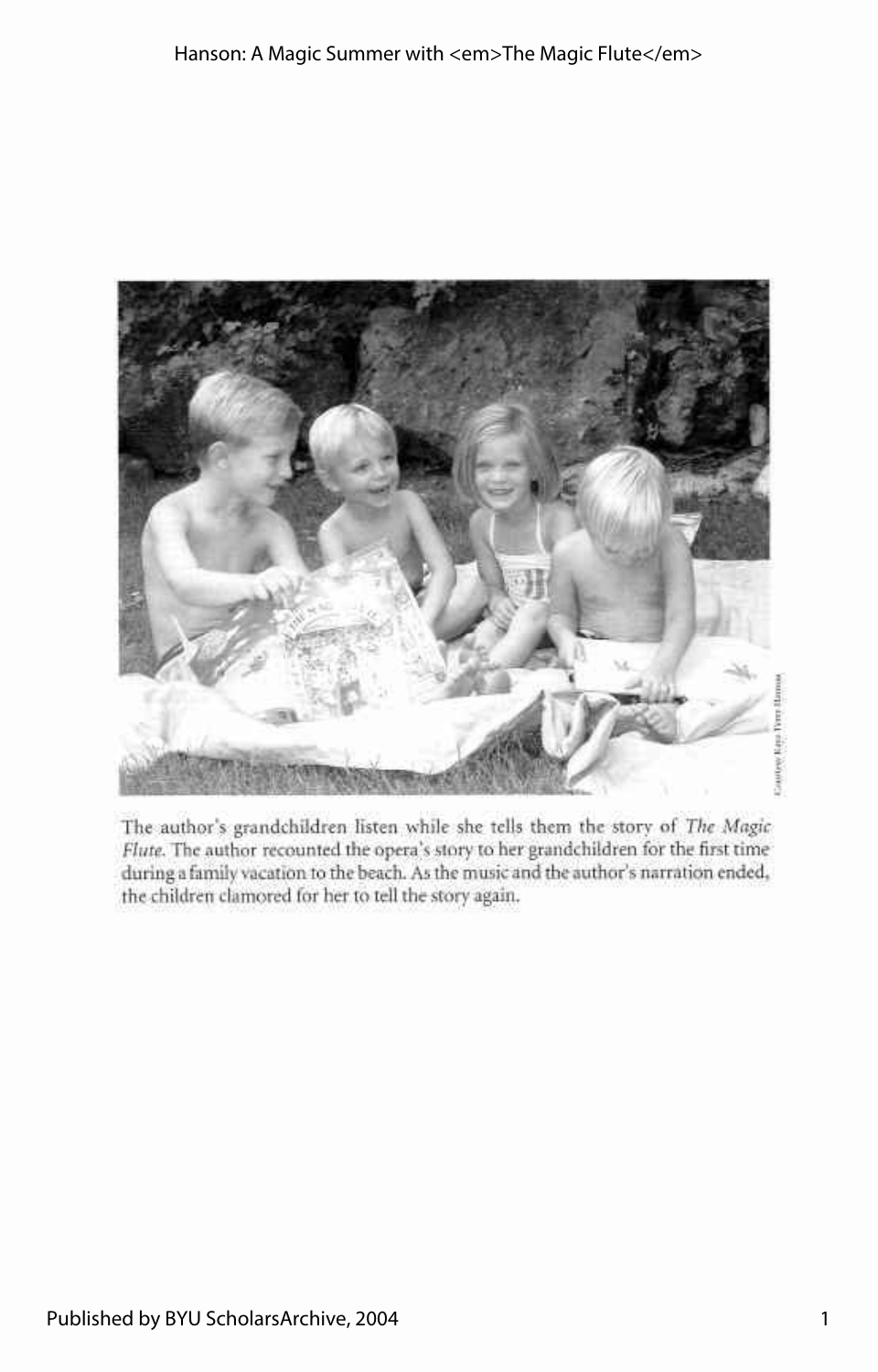### A Magic Summer with *The Magic Flute*

*Kaye Terry Hanson* 

We granddaughter, Sadie, is nearly four. She and I drive to California  $\perp$  in my car to spend a week in a rented house at the beach with extended family. Her parents and two brothers follow in another car. With Sadie buckled in her car seat behind me, I look for ways to entertain her as I drive. "Want to hear a story about a princess?" I ask. Of course she does. I slip my newly purchased CD of *The Magic Flute* into the car stereo system and begin. "A prince wanders into an unknown land where a scary monster snake lives. When the prince sees the snake, he is so scared that he faints. Three mysterious women kill the snake and tell their queen about the handsome prince." I look in the rear-view mirror and see that Sadie is hooked. "Then what happens?" she asks.

"A funny man named Papageno, dressed all in feathers, finds the prince just as he wakes up. The prince sees the dead snake and asks who killed it, and Papageno lies and says that he did. The three mysterious women hear Papageno lie about the snake and punish him by putting a lock on his mouth." I look at Sadie in the mirror. "Listen, Sadie, here's how Papageno sings with a lock on his mouth." I punch the CD forward, and Papageno hums, "Hm, hm, hm, hm. . . ." Sadie laughs out loud and begs me to play that part over and over again. I do, and I wonder at the understanding of a little girl. I would never have known a story about an opera when I was a child.

In our small southern Utah town, opera was laughed at. Never mind that our pioneer ancestors had built a fine structure named The Opera

 $C_{\text{max}}$ 

*BYU Studies 43, no. 3 (2004)* 31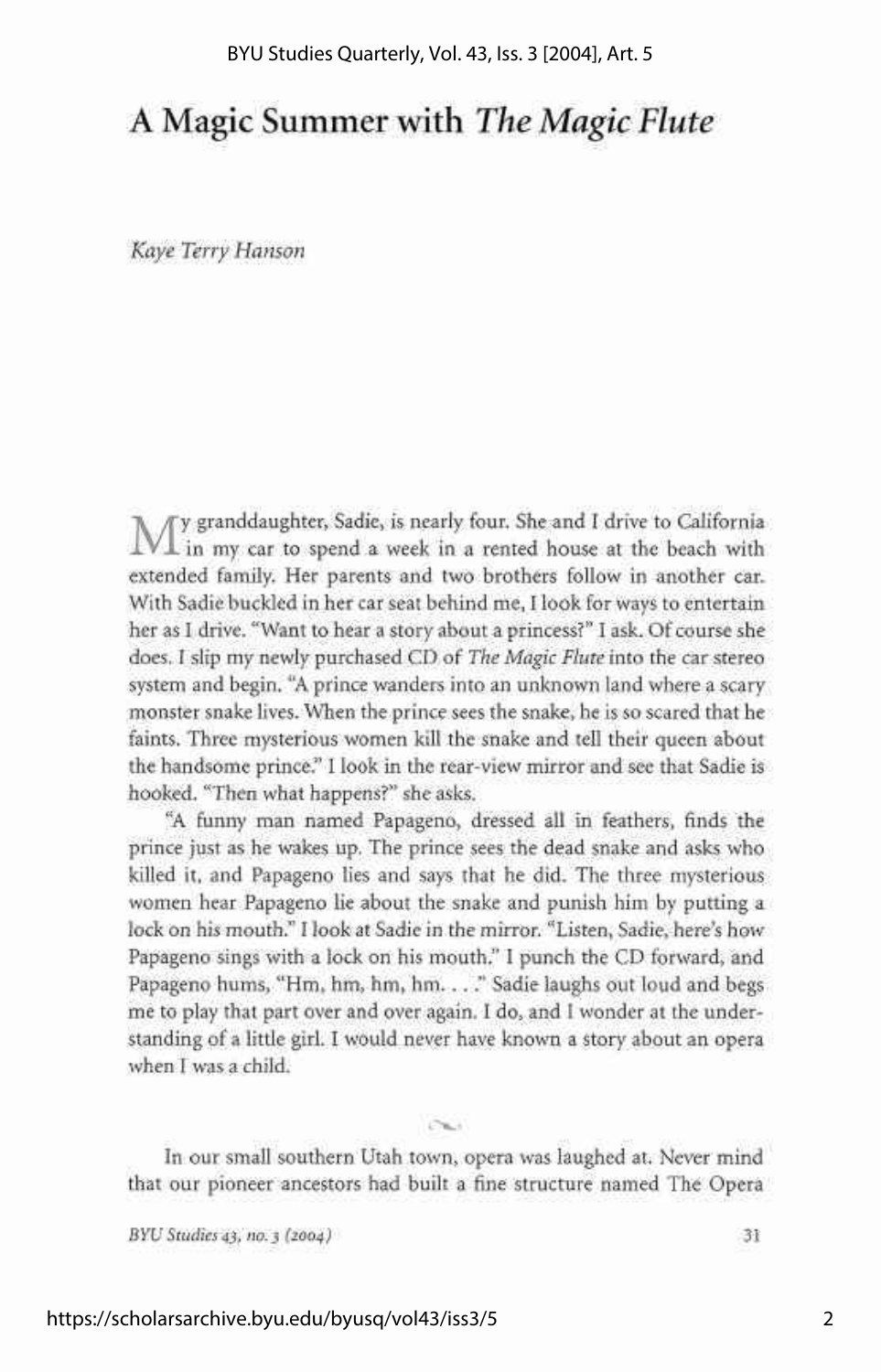#### Hanson: A Magic Summer with <em>The Magic Flute</em>

32 ~ *BYUStudies* 

House. Never mind that every Christmas the Beaver Second Ward presented a full-voiced, full-blown, and probably perfectly respectable production of Handel's *Messiah.* Never mind that most of us took piano lessons and learned our quota of piano pieces written by Bach, Beethoven, and Brahms. Opera was silly. Everybody knew that. It was weird, long, and most of all, too hard to understand. So we didn't understand it. We made fun of it, and none of us knew anybody who didn't.

How is it that such a beginning could lead to my learning to enjoy opera today—often listening to it as the music of choice on a long car trip—or to my teaching and sharing opera stories with my grandchildren?

In Las Vegas, Sadie climbs into her parents' car, and her brother Zachary buckles in behind me. Encouraged by Sadie's interest in *The Magic Flute* story, I also tell it to Zachie, who is six. Zachie has a natural affinity for music—he always has—and he responds delightedly to the vocal gymnastics of the dark queen.

CN.

Two periods in my life were important in my learning about opera. Following my freshman year at Brigham Young University, I returned to my old job as a summer lifeguard at the Beaver Municipal Pool. The new manager had just finished his first year as the music teacher at the high school. He loved music, of course, and had an elaborate (for those days) stereophonic record player with gigantic speakers and a wonderful collection of classical long-playing records—including opera scores—that he willingly shared. As we listened, he would say, "Notice how the violins sound like they're weeping" or "Hear the triumph in the trumpets here?" or "This passage means that the lovers are parting."

I was receiving an intense course in music appreciation. And, miracle of miracles, I began to love the music because I understood. By the time I graduated from the university, I had begun to understand some other things about the performing arts. I had discovered the theater department, developed an ear and a heart for Shakespeare, and learned that several of my friends at school had arrived there loving classical music, classical theater, and—to my surprise—opera! Why, I wondered, didn't they grow up thinking opera was laughable?

On our last leg of the journev, McKay, who is barelv twentv-two months old, is buckled in behind me. Conversation about *The Magic Flute*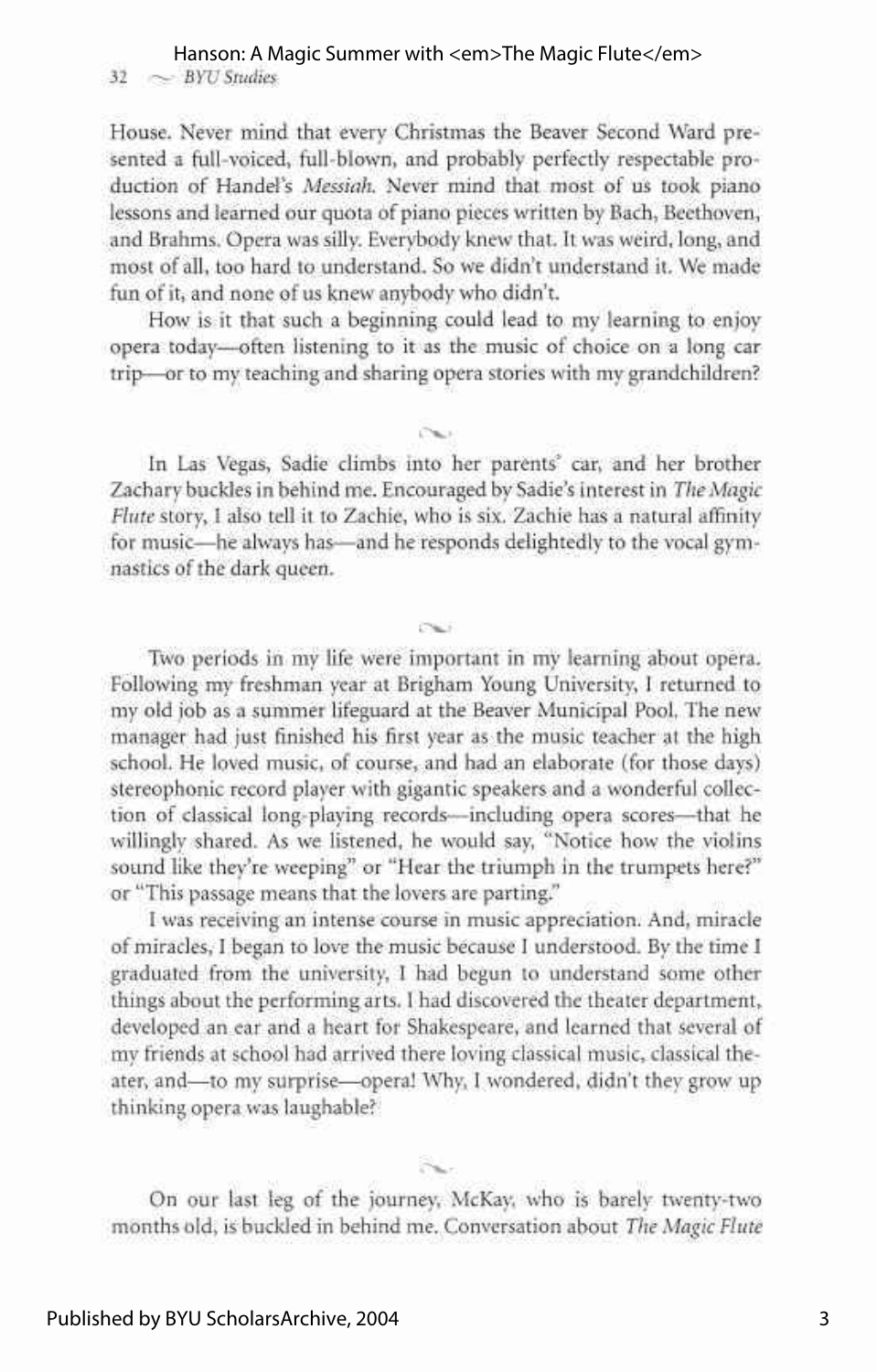#### BYU Studies Quarterly, Vol. 43, Iss. 3 [2004], Art. 5

*A Magic Summer with* The Magic Flute  $\sim$  33

is limited, especially on his side, but I play the music anyway and talk to him about good and bad and light and dark and happy and sad. I have no idea what he understands, but he "dances" happily to the music and responds to my smiles and questions of "Do you like it?" with toothy grins of his own.

Chi

The second important period in my "learning about opera" life began the summer following my graduation from BYU. I was called on a mission to southern Germany, surely one of the most beautiful places on earth for the eye and the ear. In the midst of the quaint, unsophisticated cobblestone streets and feather beds airing from upper-story windows, I was amazed to discover that each German town with more than about fifty thousand inhabitants supported a professional symphony, a professional theater, a professional ballet company, and, often, a professional opera company. Such government support and community attendance was unheard of where I came from. In time, behind the doors we knocked on, we met and talked with members of those professional companies in several cities. We shared our love for the gospel of lesus Christ with them, and they shared their love for fine music and theater with us.

And the classical music in Germany was not limited to professional performers. I was surprised to find a Mozart hymn in our Sunday *Gesangbuch* entitled "Noch warten, Herr, in deinem Reich." I was even more surprised to find the same hymn in our English hymnal with the title "Though in the Outward Church Below." It was years before I discovered that the music is from *The Magic Flute.* 

In those days, our mission president encouraged us on "Diversion Days" to lose ourselves in things German, so several times we chose operas, plays, or ballets to enrich our mastery of the German language and our understanding of German culture. Our whole district, at the insistence of a young music-major elder, once attended Weber's *Der Freischutz* and learned that there was a difference between German opera and Italian opera. *How did that young elder come by his knowledge of opera so early?* I wondered. Eventually it dawned on me that children learn what they're exposed to.

We arrive at the beach and settle in for our week of sun, sand, and sea. Two other grandchildren, Olle, who is four, and Leif, who is two, arrive. Encouraged by Zachie's and Sadie's reactions when I had them captive in

Chair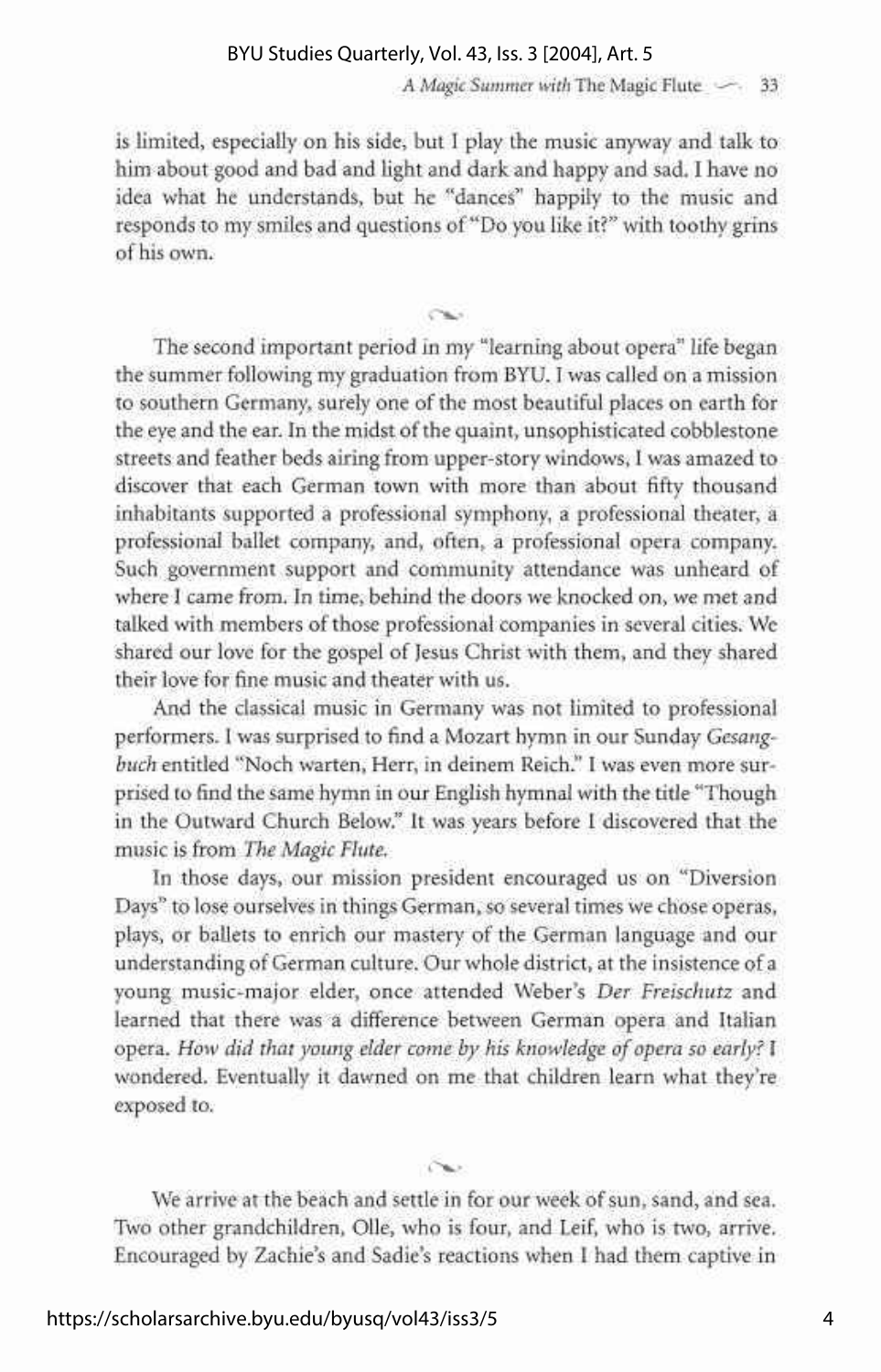#### Hanson: A Magic Summer with <em>The Magic Flute</em>

 $34 \sim$  *BYU Studies* 

my car, I catch Olle and Leif up on the story and continue. "Sarastro, the king, tells the prince and Papageno that they will have to withstand three trials to prove they are worthy of the princess. Their first trial is one of silence. Papageno struggles with it; it's too hard to be quiet." The cousins look at one another. They know how hard it is to be quiet.

Still, these children are veterans of *Star Wars, Harry Potter,* and *Spy Kids.* They know about heroes, and they are not surprised when I tell them that Tamino keeps silent. All five children huddle by me on the beach house couch. The music plays from the CD player as we finish the story together. "As the prince plays on his magic flute, he and Pamina walk bravely through the fire and the water together. They have passed all the tests. The end." The children sit still for a moment then clamor, "Tell it again, tell it again!" So I do.

Then I realize that the children's parents, my own grown children and their spouses, are lingering in the background to hear the storytelling, too. I hear the fathers whistling arias from Mozart's music, and I hear the mothers humming along.

**( X .** 

I remember three ways my children became acquainted with fine music. First, since I had learned that children don't make fun of things they are familiar with, I played classical music for my babies to hear. Second, when we went through a time of great personal sadness and heartache together, I read in the scriptures that David played music to soothe the troubled Saul. I experienced that same soothing. Third, when it came time for music lessons for my daughter, she expressed an interest in violin. I signed her up for the Suzuki method, complete with tapes that played as she went to sleep. Those tapes blessed all our lives. In short, both of my children responded to, embraced, and enjoyed classical music. They still do.

We play *The Magic Flute* all week at the beach. Periodically, I repeat something similar to what my music-teacher friend used to say to me: "Here is where the Three Ladies slay the monster snake" or "Listen to how the prince falls in love with the picture of the princess" or "Hear how angry the Queen of the Night is when she finds out that her plan to destroy Sarastro, the King of Light, won't work."

 $\sim$